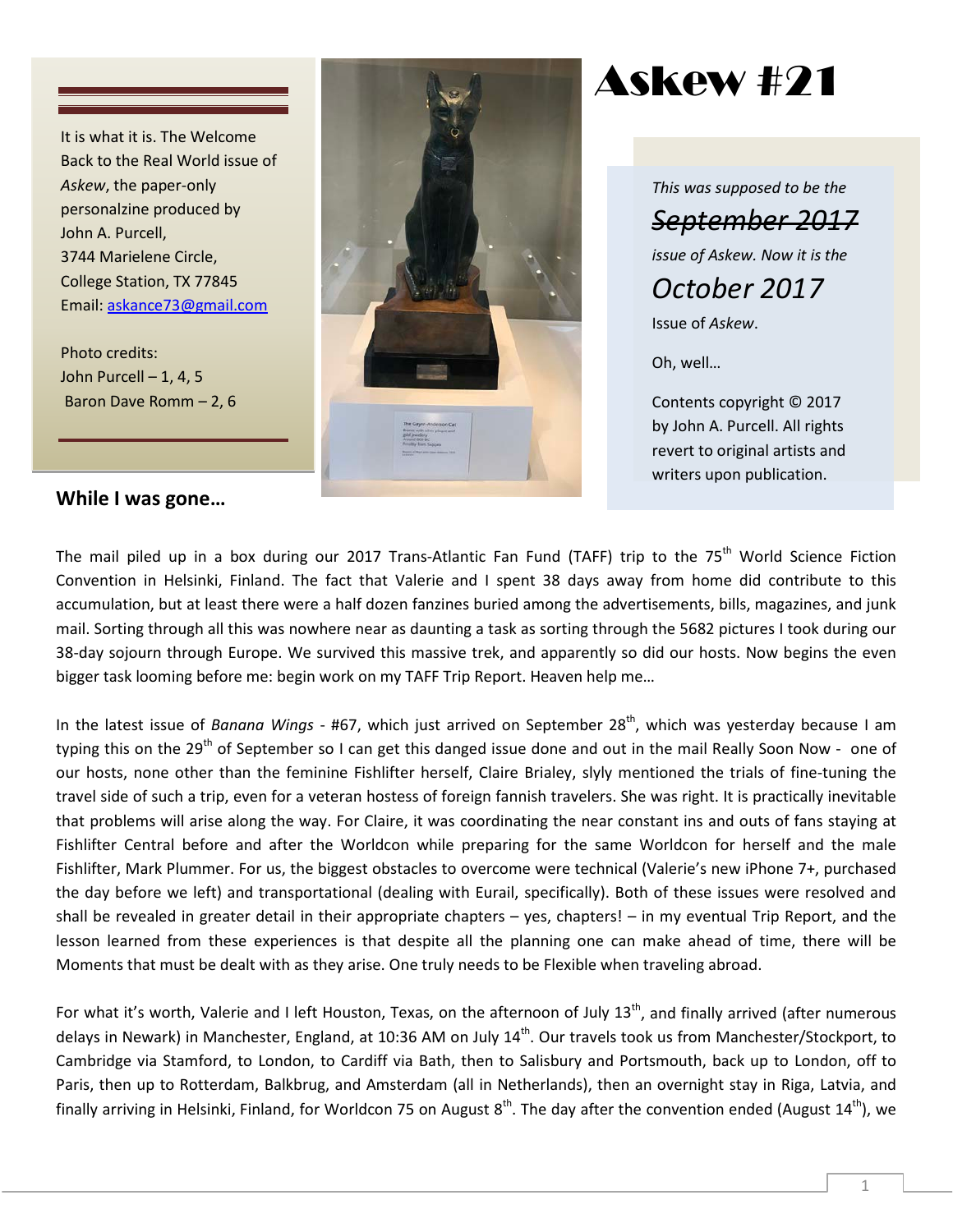flew down to Prague and spent a few days in Czechia (including a day trip off to Kutná Hora, where Valerie's ancestors are from), then flew back to London, trained up to Liverpool for two days, then finished off our trip by staying once again in Stockport with Paul and Cas Skelton, before flying back to Houston, Texas, a day later than expected, getting home on the evening of August  $21<sup>st</sup>$ .

Does that sound tiring? It certainly wore us out! But, man, it was really worth the trip. I did my best to try and keep up a running diary on my Facebook page, with selected photographs, along the way. All in all, our five and half week European vacation was an incredible experience.

And get this: Donna Maree Hansen, the 2017 GUFF delegate to Worldcon 75, finally returned home to Australia just last week! Sheesh. This must have been the year for mammoth fan fund trips.



## **Baron David Romm (1955-2017)**

Perhaps the biggest unexpected surprise of attending the Worldcon in Helsinki was running into some long-time friends, and by that I mean people I met back in the early and mid-1970s in Crazy Minneapolis Fandom: Karen Schaeffer, Richard Tatge, Sharon Kahn, and David Romm. To me, this is always the biggest draw of attending these conventions: seeing friends again, hanging out and chatting away, enjoying each other's company. All appeared hale and hearty, and having a wonderful time in Helsinki. Because of that, It was a monstrous surprise to read on Facebook late in the evening of September 15, 2017, that Dave Romm had died. At the Minn-stf meeting on Saturday afternoon, September  $16<sup>th</sup>$ , it was reported that his body had been found by neighbors – he lived alone in a condo - on September  $14<sup>th</sup>$ , and the preliminary medical examiner's report was that he had died of a heart attack on September 4<sup>th</sup>. Dave Romm was 62 years old.

To say this was a shock is an unparalleled understatement. After Worldcon 75 ended, Dave spent another two weeks traveling to St. Petersburg, Russia, and the Baltic States (Estonia, Latvia, Lithuania). He told me that would be returning home to Minneapolis by September  $2^{nd}$ . In fact, his last postings to Facebook were done on September 3<sup>rd</sup>, so to learn of his death naturally stunned everybody. As the word spread, the tributes and memories of Baron Dave (in 2001, a true SF year, he had become a baron of the micro-country of Ladonia, located on a peninsula in southern Sweden) began pouring in. The dominant comment about him was how David always made new people in fandom feel welcome and appreciated. He loved meeting people, finding connections with them, chatting about practically anything. In my mind, Dave Romm exemplified the openness and welcoming spirit of science fiction fandom. In short, he was a truly nice guy who simply loved life and those around him.

Dave constantly took photographs. He has a portal on the internet (www.romm.org) anyone can visit and view a wealth of pictures chronicling his travels, including all the conventions and Minn-stf club meetings and events he has been to since the Seventies. Above is a "selfie" he took with "Mickey" in Havana, Cuba, in 2015. I think it perfectly exemplifies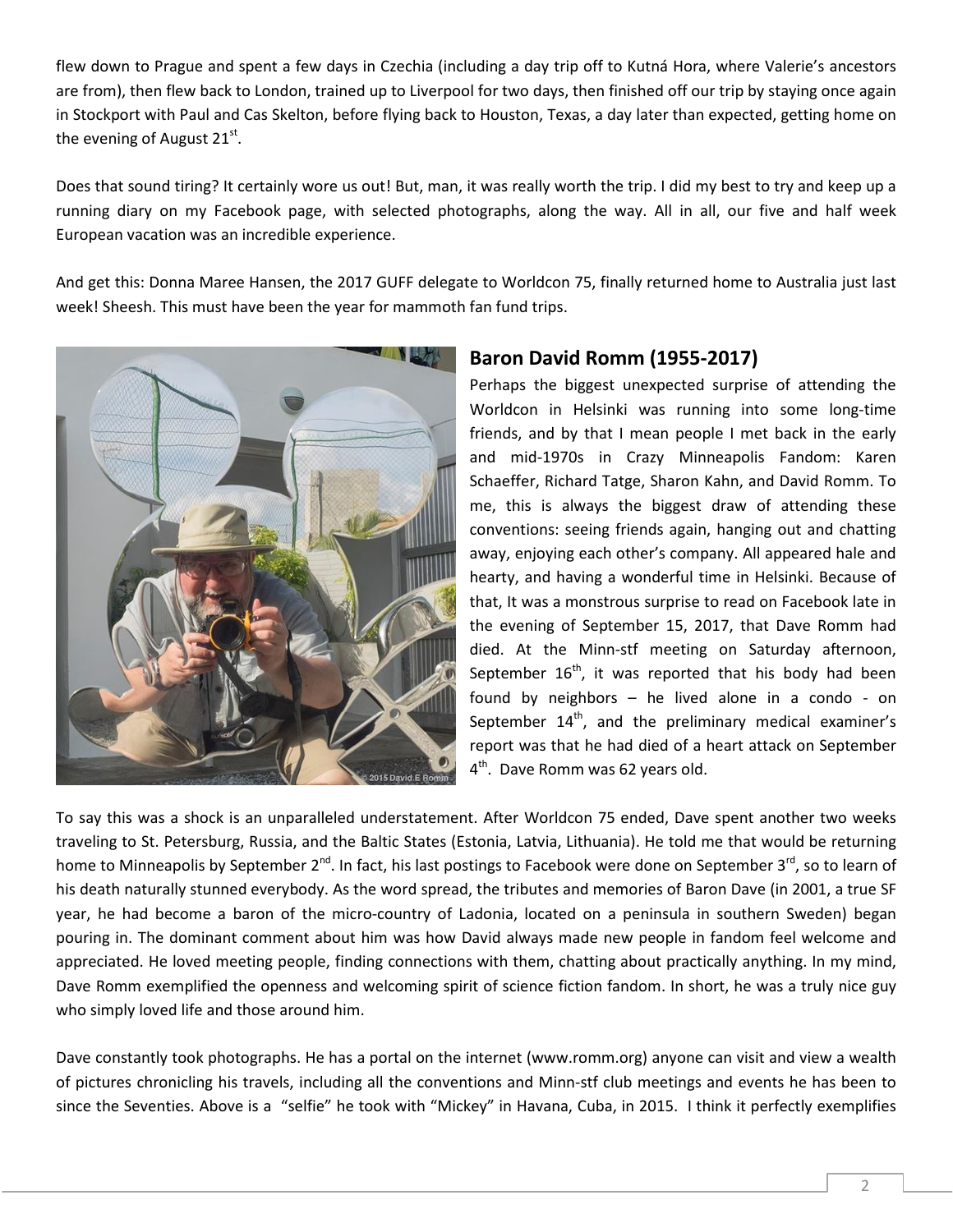his fun spirit. Dave and I spent a good bit of time together wandering about the Messukeskus convention center in Helsinki: talking, reflecting, laughing, and so on. It was fun to be with him again, and I will cherish these memories and pictures over and over. One of the original members of the League of Super-Davids, Baron Dave struck me as one of those people who was just glad to be in the moment: you are here in the now for a reason, and he reveled in that. There is a life lesson to be learned there, and all I can say now, in this moment, is that I miss him, but so happy that Baron David Romm was part of my life. We are all richer because of him. Now it is our turn to share that wealth.

## **Books**

#### **Carriger, Gail.** *Waistcoats and Weaponry.* **Hatchette Book Group, 2014. 430 pp. EBOOK**

This is another of Carriger's series of Steampunk novels in the Finishing School series (aimed at the Young Adult market) in which the main characters are children of characters readers first met in Carriger's Parasol Protectorate series. The nice thing about this set of teenaged girls (and boys, naturally; when the central characters are 15 and 16 year old girls, having boys of the same age is a natural conflict generator to make the narrative more interesting) is that a reader can easily identify with the characters, whose back-stories and relationships continue to be delightfully developed through each of these stories. Set on Mademoiselle Geraldine's Floating School, the intrepid heroine of this series, Sophronia, discovers and attempts to thwart a plot that could throw all of London – and England, for that matter – into complete disarray. Like all of her novels, Gail Carriger tells a very entertaining story. It is easy to see why this particular entry into the series was a "*New York Times* bestseller, [long list nominee for the Teen Choice Book award](http://www.teenreads.com/2014-teen-choice-book-of-the-year-nominees) (2014), nominated for a [Locus award](http://www.locusmag.com/News/2015/05/2015-locus-awards-finalists/) (2015), was one of Amazon's "most anticipated" Fall Release in Science Fiction & Fantasy (2015), received a top honor on the [YALSA Amazing Audiobooks List](http://www.ala.org/yalsa/2016-amazing-audiobooks-young-adults) (2016), and won the [Steampunk Chronicle's Reader's Choice Award](http://www.steampunkchronicle.com/SPCAwards/Winners2015/tabid/655/Default.aspx)  (2015) " (qtd. From gailcarriger.com). I have said it before, but why not again? Anything by Gail Carriger is a guaranteed fun romp through her imaginative Steampunk world. Go visit. The airship departs just before teatime.

#### **Corey, James S. A.** *Leviathan Wakes.* **Orbit Books, 2011. 582 pp. TRADE PB**

This is the first book in the Expanse series of novels, upon which the SyFy Channel's television series "The Expanse" is based. As much as I have been enjoying watching the show, with the third season due to start in 2018, I definitely enjoyed reading this book a lot. Even though the writer is not a real person – it is the shared *nom de plume* of David Abraham and Ty Franck - the writing style is brisk and readable. Set only two to three hundred years ahead (so something like the 23<sup>rd</sup> or 24<sup>th</sup> century), it is the time of mankind finally being a multi-planet entity, even attaining a solar system wide presence. The primary conflict in this story is between Earth, Mars, and the mining colonies of the asteroid belt. Suffice to say that there are economic, socio-political points of contention between these entities, as Mars has become self-sufficient, the Belters want their own autonomy, and a giant Earth-based corporation with system wide control on its mind is attempting to subvert these three factions for its own gain. Toss in a grisly murder mystery, make the protagonist a futuristic *cine noir* homicide detective, and *Leviathan Wakes* takes off nicely. Yes, the fate of humanity is at stake, too. If you like Space Opera with a gritty flavor, this book is for you.

#### **Flannery, Joe.** *Waiting in the Wings: The Beatles, Brian Epstein, and Me***. History Press, 2013. 278 pp. HC**

This book was purchased in Liverpool, England, while I was on my 2017 TAFF Trip; in fact, this happened on the last leg of that trip when Valerie and I were in Liverpool for two days before ducking back over to Stockport, near Manchester Airport, for our return flight home to Houston, Texas. I did not mean to buy this book because we were in the Beatles Story museum, a wonderful historical recreation of the band's legendary career replete with donated items such as original posters from their Cavern days, rare demo discs, clothing, and so on. Valerie and I were admiring the café at the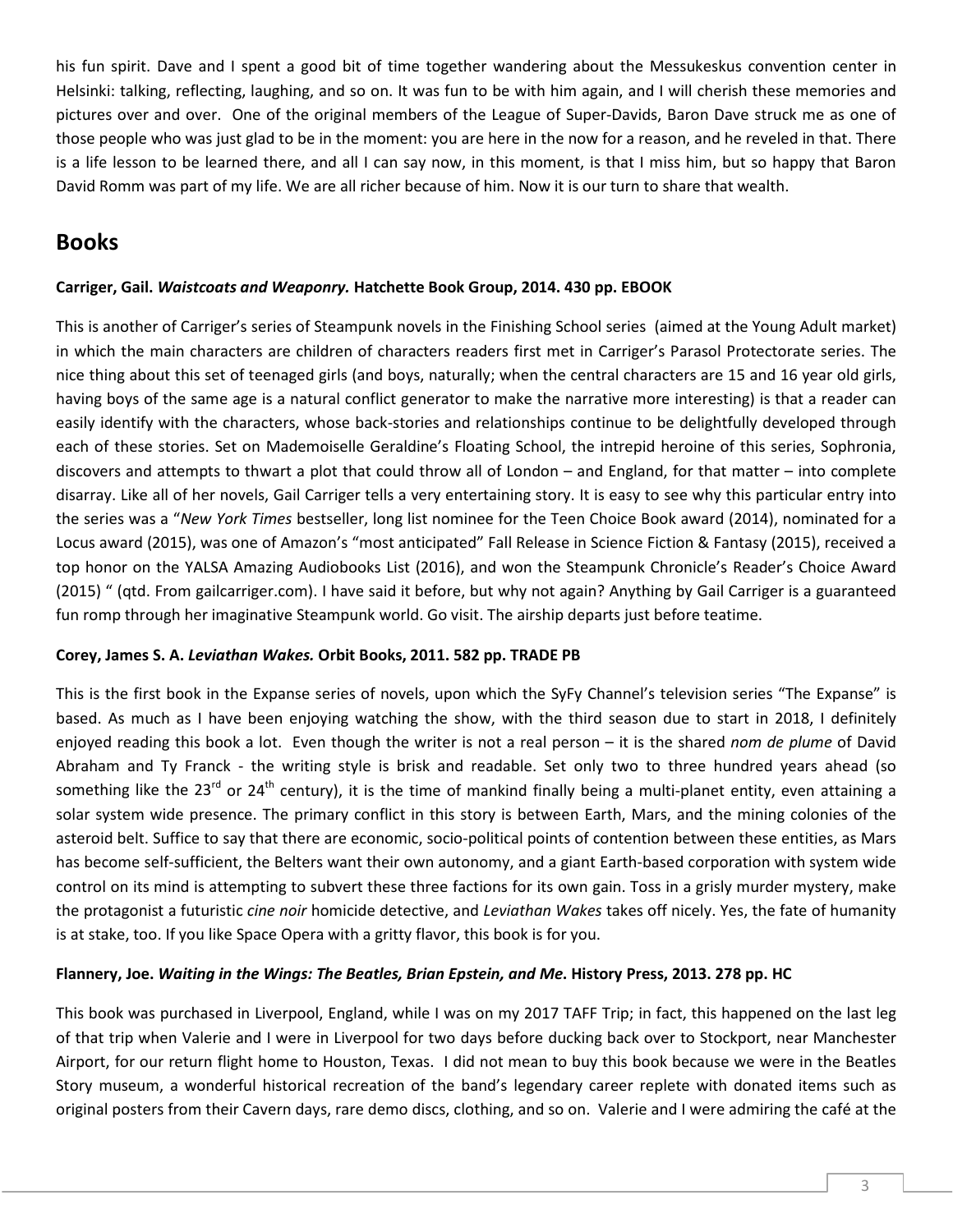end of the museum, and met Joe Flannery there: he was signing copies of his autobiography, which was only £18! As you can probably guess, Joe was a childhood friend of Brian Epstein's, and eventually came into the Beatles' fold as their booking manager during their meteoric arc through the 1960s. The book traces Flannery's childhood in Liverpool, his career as a singer there in the 1950s, and culminates with his involvement with the most influential rock band in history. *Waiting in the Wings* definitely is worth reading for more than the Beatles' connection. It is also an eye-opening look into the pre- and post-World War II years of Liverpool society, its politics and economical status, the burgeoning music scene there, and most importantly what it was like growing up as a homosexual in a strong patriarchal social world. The insights learned about Brian Epstein and his family are remarkable, and reveal much about both Epstein and Flannery and their families. Thoroughly enjoyable and recommended.

#### **Gaiman, Neil.** *Neverwhere.* **Avon Books, 1998. 388 pp. PB**

My exposure to Neil Gaiman's fiction has been extremely limited: while aware of his work on the Sandman graphic novel and Good Omens with the late Sir Terry Pratchett, the only story of Gaiman's I have ever read was "Chivalry" in a collection of modern fantasy stories edited by Patrick Nielsen Hayden, *New Magics* (2004). *Neverwhere* is Gaiman's first novel, and I freely admit that I now can understand why he has so many fans: this guy can write really well! In fact, there are spots in *Neverwhere* that are quite evocative, nearly poetic in their descriptiveness that almost rival the mature work of Ray Bradbury. Gaiman presents the world of Lower London: more than just the underground subway lines and tunnels, he has created a society that lives, breathes, and thrives in its own, mysterious realm of dreariness, gloom, and magic. The story revolves around Richard Mayhew, a bright upwardly mobile young executive, engaged to a beautiful woman, and he has all this massive promise ahead of him, which is all shunted aside when Mayhew literally stumbles into Lower London. If you have not read anything by Gaiman before, *Neverwhere* is definitely a great introductory novel. It really is damned good story-telling that kept me up way too late at night only because I could not put this book down. That does not happen very often to me. Sounds like another recommendation, doesn't it?

# Skewed Results

*Letters from readers. Actually, one reader. Not surprisingly, it is from Lloyd Penney. Next issue will hopefully have more responses. Don't be shy, folks. I don't bite. Well, I could, but that would mean I'd have to put my dentures back in place. Oh, sorry. Too much information?*

1706-24 Eva Rd. Etobicoke, ON CANADA M9C 2B2



August 9, 2017

While you and Valerie are dealing with a number of obstacles set up by various European countries (especially Latvia) as you do your TAFFish duties, and eventually getting to Helsinki for the Finnish Worldcon (started today), Yvonne and I are at home, but going out regularly to enjoy a very enjoyable steampunk summer. First, it was Motor City Steam Con in Romulus, Michigan in July, and then the Steampunk Invasion in Mississauga, Ontario two weeks after, and now this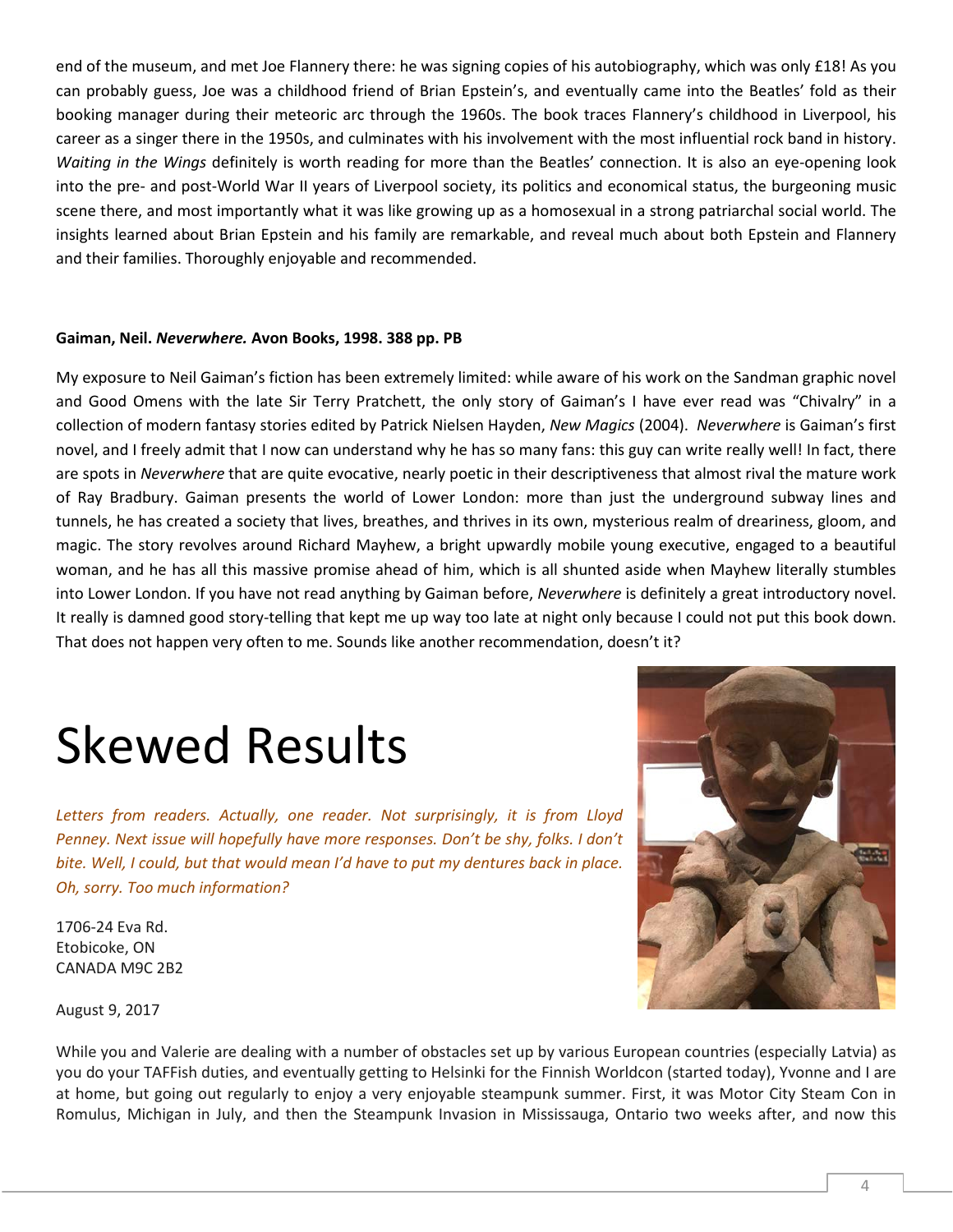coming weekend is the Coldwater Steampunk Festival in the village of Coldwater, Ontario. Yvonne will portray Queen Victoria in a special ceremony, and I will introduce her as the Queen while I will be in full costume. In between all this steamy fun, I actually get to write locs!, and while I have both your zines with me, I thought I would start with *Askew 20*.

All the plans you list here have happened, although I am sure you will eventually tell us what worked, and what didn't. I hope all your projected hosts have been gracious, and all the fans you've met along the way friendly. That's what TAFF is all about. I am glad I nominated you, and with a single-vote win, I am glad I voted!

The locol…I am glad there is still fandom, and with this coming December, I can mark 40 years of involvement. (I think Yvonne's hit her 40 years about now!) I keep hoping that some people will come forward to join the fandom we all like, but I figure that if we want them to show some interest in our fandom, we have to show some interest in theirs.

My loc…well, the job hunt is STILL going on. I think there is some measure of ageism there, as recently I had second interviews for three jobs, and didn't get any of them. *{editor's note: Lloyd has a new job now!}* The last CUFF winner was Paul Carreau, and I gather he is connected with Klingon fandom somewhere in Canada. After that, I cannot think of what's going on, or whether he took his trip, or raising funds, or holding an election for the next winner, or keeping track of the fan fund's bank account. A Brazilian fan fund…BOFF? Brazilian Overseas Fan Fund? If you win, you've been BOFFed?

All for now…I want to save something for my loc on the newest *Askance*. Take care, enjoy your wonderful TAFFish trip, and the trip report should be something special. I will look forward to reading about and seeing what happened through pictures. Enjoy your days there, and talk to you when you get back home.

## Yours, Lloyd Penney



*Well, we are back – obviously! – and begun sorting the thousands of photos and videos we took on the TAFF trip. I already have a Plan to begin working on the actual trip report itself, the first installment of which will be appearing in* **Askance #42***, which is, as noted earlier, under construction. A basic plan of attack will be presented in that issue.* 

*Good to hear that you and Yvonne have been having more fun with the Steampunk events and the Traveling Penney Steampunk Emporium is doing well. I would love to see a picture of your charming wife as Queen Victoria; I bet people loved it, too.*

*For what it's worth, the photos accompanying your letter here were taken in a museum in Paris called* **The Chocolate Story.** *It is exactly as advertised: a visual, tactile trek through the history and development of chocolate, the world's most delectable currency. The images here are of deities whom Mayan priests and citizens appeased with sacrificial urns and drinks of assorted chocolate concoctions. This museum also featured a demonstration theatre and kitchen where visitors can actually help create and sample chocolate. Wait until you see the* 

*pictures of the chocolate dresses and two tons of dark chocolate sculpted into a massive model of the Arc de Triomphe. Truly inspiring - and mouthwatering, too. Folks, this is a museum where you can literally eat the art. Heck, visitors are encouraged to do so. We loved it.*